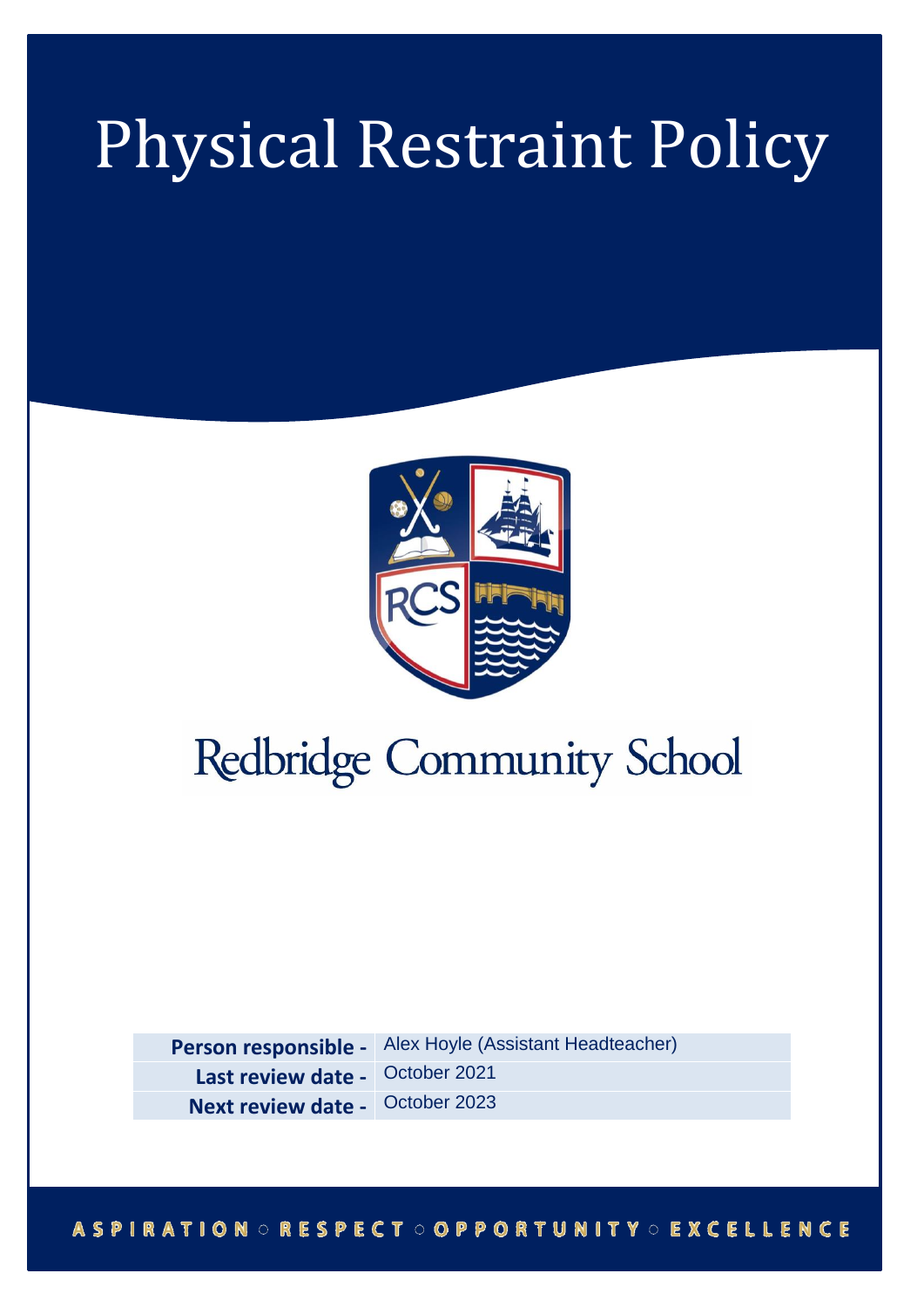| <b>Contents</b> |                                |        |
|-----------------|--------------------------------|--------|
| 1.              | Rationale                      | Page 3 |
| 2.              | Purpose                        | Page 3 |
| 3.              | Guidelines                     | Page 3 |
| 4.              | <b>Reporting and Recording</b> | Page 4 |
| 5.              | Complaints                     | Page 4 |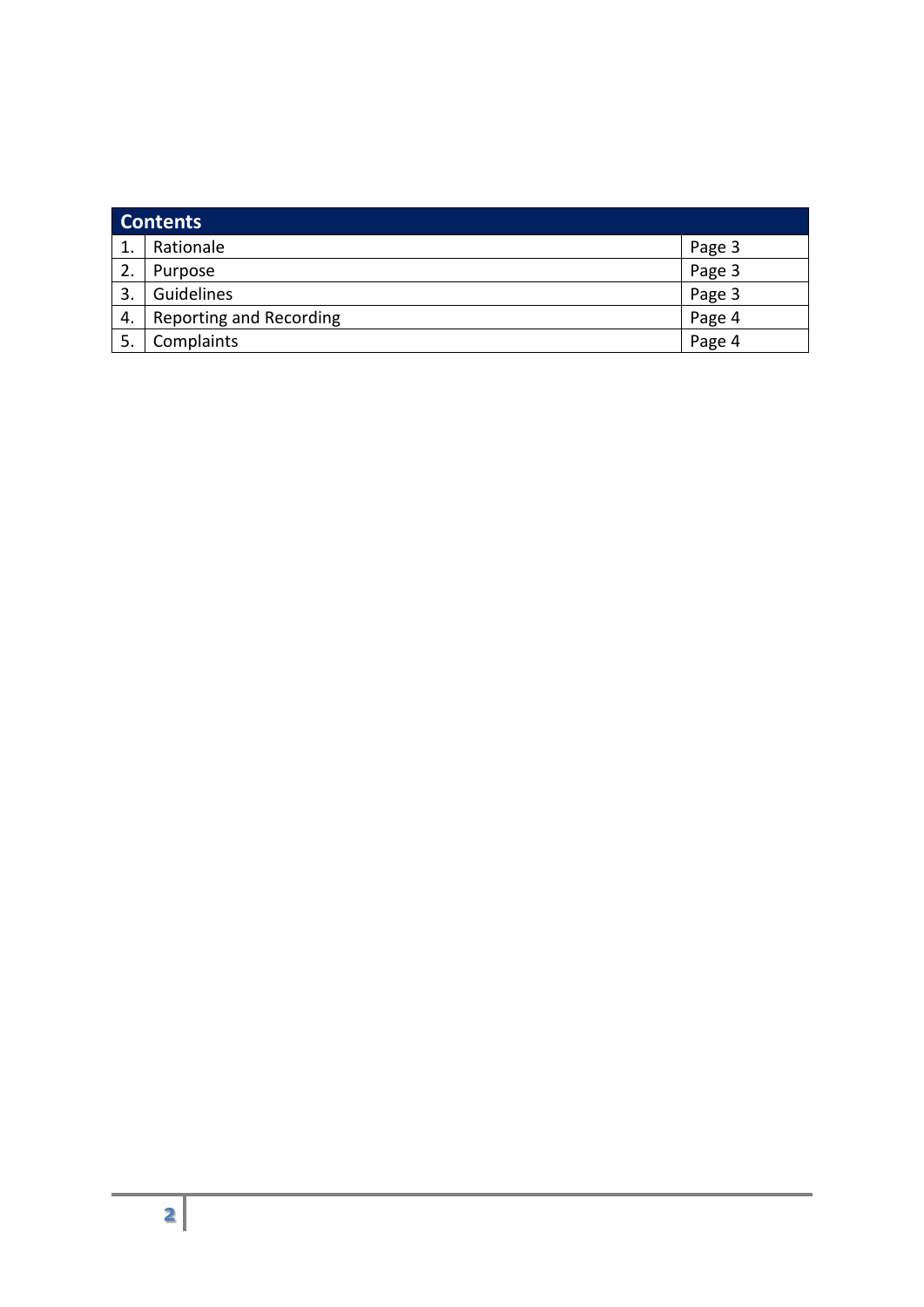## **1. Rationale**

At Redbridge School we recognise our responsibility and duty to care for and support one another as adults and students. In general it is important that adults working in school avoid physical contact with students but it is neither desirable nor possible to have a total 'no contact' policy as there are a variety of situations where this would not be responsible (eg providing first aid, demonstrating use of a musical instrument, demonstrating sports techniques). One such occasion where contact may be necessary is where there is a need for appropriate physical restraint or the use of reasonable force, both of which are permitted in law (DFE Use of Reasonable Force Non Statutory Guidance 2013) to prevent students from hurting themselves or others, from damaging property in such a way that it could cause serious injury to themselves or others or from causing disorder. It is recognised that in practice the use of reasonable force will be a rare event.

# **2. Purpose**

The purpose of this policy is to:

- i) Explain the rights of staff to use reasonable force when necessary
- ii) Explain the nature of reasonable force
- iii) Set out the circumstances in which reasonable force may be justified
- iv) Explain the reporting and recording procedure
- v) Set out the complaints process

#### **3. Guidelines**

#### **i. The rights of staff**

All members of staff have a legal power to use reasonable force within the limitations of this policy and there may be occasions when failure to do so could breach the duty of care towards students. The school will support staff where a member of staff uses reasonable force within the context of this policy.

#### **ii. What is reasonable force?**

Force can be used to either control or restrain. Control means either passive physical contact such as standing between pupils or blocking a student's path or active physical contact such as leading a pupil by the arm out of a classroom. Restraint means to hold back physically or to bring a pupil under control and is typically used in more extreme circumstances. Regarding both control and restraint, 'reasonable force' means using no more force than is needed. Staff should always try to avoid acting in a way that might cause injury but it may not always be possible to avoid injury to a student.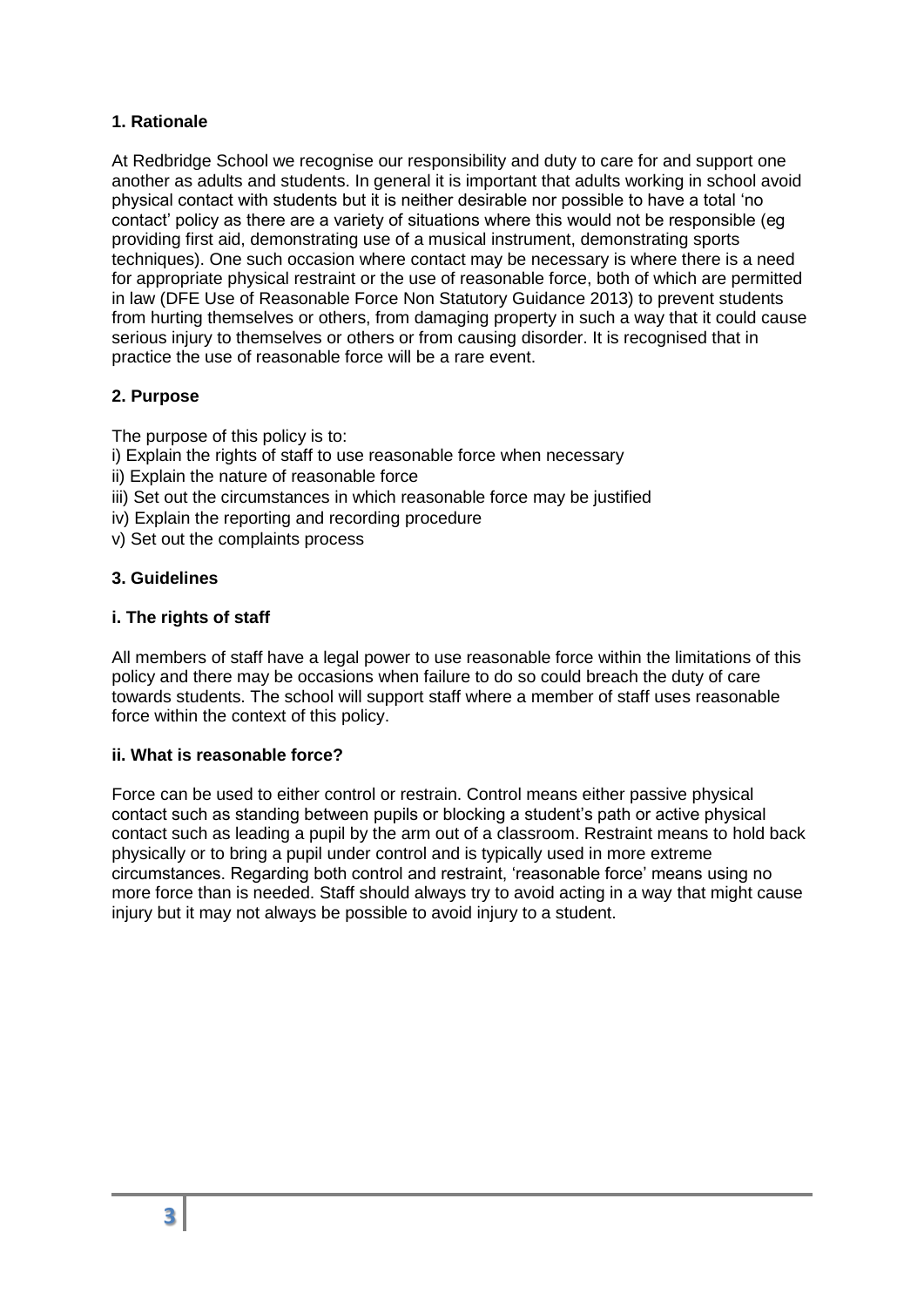#### **iii. When can reasonable force be used?**

a) Reasonable force can be used to prevent pupils from hurting themselves or others, from damaging property in such a way that it could cause serious injury to themselves or others or from causing disorder. The decision on whether or not to use reasonable force is down to the professional judgement of the staff member concerned and should always depend on the individual circumstances. There is no need for parental consent prior to using reasonable force. In using reasonable force, reasonable adjustments need to be made for disabled students and students with a statement of special educational need.

It is not possible to provide a comprehensive list of all the situations in which it might be appropriate to use reasonable force and they will in practice be rare but some examples of where reasonable force may be necessary to use are to:

 $\Box$  Remove disruptive students from a classroom where they have refused to follow an instruction to do so

 $\Box$  Prevent a student behaving in a way that seriously disrupts a school event

 $\Box$  Prevent a student leaving a classroom where allowing them to leave would seriously risk their safety or lead to behaviour that disrupts the behaviour of others

 $\Box$  Prevent a student from attacking a member of staff or another student

 $\Box$  Restrain a student at risk of harming themselves through physical outbursts

 $\Box$  Physically separate students found fighting

Wherever possible, assistance should be sought so as to avoid one to one situations. Any other students at risk should be removed from the situation.

## **4. Reporting and Recording**

- i) Any incident involving the use of physical force with students MUST be reported to a member of SMT as soon as practically possible
- ii) ii) Any incident involving the use of physical force must be written up in full and recorded on CPOMS
- iii) SMT will decide on how best to report the incident to parents/carers

#### **5. Complaints**

All complaints about the use of force will be investigated thoroughly, speedily and appropriately by a person appointed by the Headteacher.

When a complaint is made the onus is on the person making the complaint to prove that the allegations are true. Where there is an allegation against a member of staff of using excessive force the school will use the staff disciplinary policy but suspension will not be an automatic consequence of the allegation.

The school will ensure that appropriate pastoral care is made available to any member of staff who is subject to a formal allegation following a use of force incident. Where the decision is taken to suspend a member of staff, the Governing Body will consider whether a teacher has acted within the law when reaching a decision on whether or not to take disciplinary action.